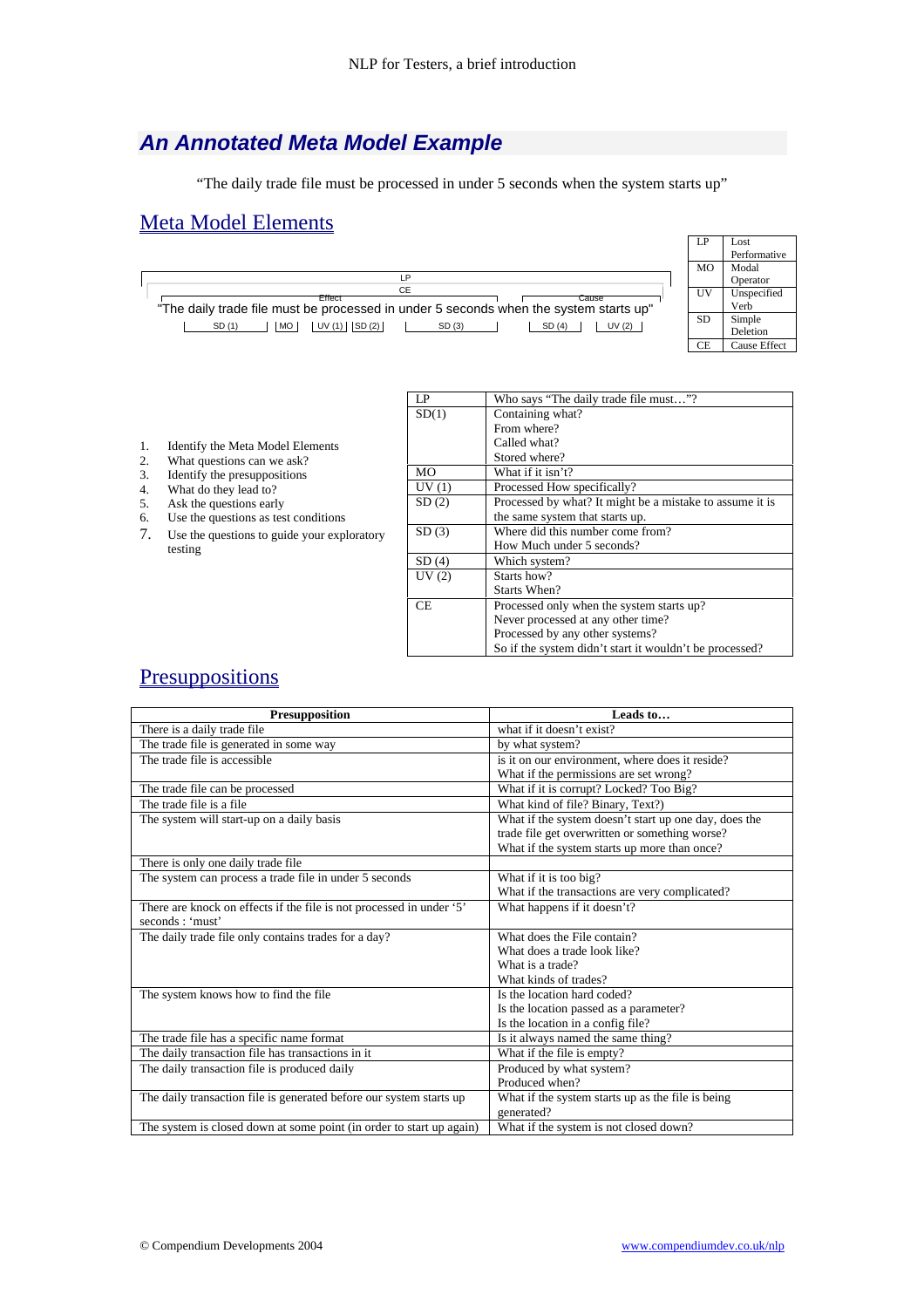| <b>Meta Model Summary</b>                                         |                                                                     |                                                                                              |  |  |  |
|-------------------------------------------------------------------|---------------------------------------------------------------------|----------------------------------------------------------------------------------------------|--|--|--|
| Nominalization                                                    |                                                                     |                                                                                              |  |  |  |
| Cause and Effect                                                  | Simple Deletion                                                     |                                                                                              |  |  |  |
| <b>Distortion</b><br>Mind Reading                                 | <b>Comparative Deletion</b><br><b>Deletion</b>                      |                                                                                              |  |  |  |
| Complex Equivalence                                               |                                                                     | Lack of Referential Index                                                                    |  |  |  |
| Lost Performative                                                 |                                                                     | Unspecified Verb                                                                             |  |  |  |
|                                                                   |                                                                     |                                                                                              |  |  |  |
|                                                                   | <b>Meta Model</b>                                                   |                                                                                              |  |  |  |
| <b>Universal Quantifier</b>                                       |                                                                     |                                                                                              |  |  |  |
| <b>Modal Operators</b>                                            | Generalization                                                      |                                                                                              |  |  |  |
| Presuppositions                                                   |                                                                     |                                                                                              |  |  |  |
| <b>Meta Model Element</b>                                         | <b>Examples</b>                                                     | <b>Ouestions</b>                                                                             |  |  |  |
| <b>Nominalization</b>                                             | "The Software Testing is                                            | Convert object to a process                                                                  |  |  |  |
| (N)                                                               | inadequate"                                                         |                                                                                              |  |  |  |
|                                                                   |                                                                     | "What is involved in your software testing?"                                                 |  |  |  |
| A process represented as a noun<br><b>Cause &amp; Effect</b>      | "Testers don't get any respect"<br>"Late delivery of software makes | "How do you know you are not respected?"<br>Identify missing information associated with the |  |  |  |
| (CE)                                                              | me angry"                                                           | causality                                                                                    |  |  |  |
|                                                                   |                                                                     |                                                                                              |  |  |  |
| X Causes Y                                                        |                                                                     | "How specifically does it make you angry?"                                                   |  |  |  |
| <b>Stimulus and response</b>                                      |                                                                     | "Does it always make you angry?"                                                             |  |  |  |
| <b>Mind Reading</b><br>(MR)                                       | "They hate testers"                                                 | <b>Identify source of claim</b>                                                              |  |  |  |
|                                                                   |                                                                     | "How do you know?"                                                                           |  |  |  |
| Claim to knowledge (often about<br>someone else's internal state) |                                                                     |                                                                                              |  |  |  |
| <b>Complex Equivalence</b>                                        | "They really don't know how to                                      | Check validity of the equivalence                                                            |  |  |  |
| (EQ)                                                              | develop software, the requirements                                  |                                                                                              |  |  |  |
|                                                                   | are never signed off."                                              | "So if the requirements were signed off, that                                                |  |  |  |
| 2 statements represented as                                       |                                                                     | would mean that they knew how to develop                                                     |  |  |  |
| equivalent<br><b>Lost Performative</b>                            | "It is wrong to test without writing                                | software? Is that all it takes?"<br>Identify Source and criteria                             |  |  |  |
| (LP)                                                              | Test Scripts first"                                                 |                                                                                              |  |  |  |
|                                                                   |                                                                     | "Who says?", "According to whom?"                                                            |  |  |  |
| A value judgment with a missing                                   |                                                                     |                                                                                              |  |  |  |
| judge and criteria.<br><b>Simple Deletion</b>                     | "This system is going to fail"                                      |                                                                                              |  |  |  |
| (SD)                                                              |                                                                     | Recover deleted information.                                                                 |  |  |  |
|                                                                   |                                                                     | "Fail how?", "which system?"                                                                 |  |  |  |
| Element missing from surface                                      |                                                                     |                                                                                              |  |  |  |
| structure.                                                        |                                                                     |                                                                                              |  |  |  |
| <b>Comparative Deletion</b>                                       | "This system is the worst"                                          | Identify the unstated comparison.                                                            |  |  |  |
| (CD)                                                              | "This system is rubbish"                                            | "Compared to what?"                                                                          |  |  |  |
| Missing reference point.                                          |                                                                     |                                                                                              |  |  |  |
| <b>Lack of Referential Index</b>                                  | "They have a poor process"                                          | Identify the unstated reference.                                                             |  |  |  |
| (RI)                                                              |                                                                     |                                                                                              |  |  |  |
|                                                                   |                                                                     | "Who are they?"                                                                              |  |  |  |
| Noun not specified<br><b>Unspecified Verb</b>                     | "They want me to test this"                                         | Identify & expand the unstated verb                                                          |  |  |  |
| (UV)                                                              |                                                                     |                                                                                              |  |  |  |
|                                                                   |                                                                     | "How specifically do they want you to test this?"                                            |  |  |  |
| <b>Missing process details</b>                                    |                                                                     |                                                                                              |  |  |  |
| <b>Universal Quantifier</b><br>(UQ)                               | "Nobody will ever do that"                                          | Find a counter example to counter a limiting<br>generalization                               |  |  |  |
| <b>A</b> Generalization                                           |                                                                     | "I just did it"                                                                              |  |  |  |
| <b>Modal Operator</b>                                             | "We must add this requirement                                       | <b>Explore the rule</b>                                                                      |  |  |  |
| (MO)                                                              | now"                                                                |                                                                                              |  |  |  |
|                                                                   |                                                                     | "What would happen if you didn't add that                                                    |  |  |  |
| <b>Rules for limits</b>                                           | "I can't run these tests"                                           | requirement now?"                                                                            |  |  |  |
|                                                                   |                                                                     | "What stops you running these tests?"                                                        |  |  |  |
| <b>Presupposition</b><br>(P)                                      | "If they know how much work<br>unsigned-off requirements caused     | Challenge presuppositions and test our analysis                                              |  |  |  |
|                                                                   | us they would make sure they were                                   | "How do you know they don't know?"                                                           |  |  |  |
| What has to be true for this statement                            | all signed."                                                        |                                                                                              |  |  |  |
| to be true?                                                       |                                                                     |                                                                                              |  |  |  |

*Table: Meta Model Elements, examples, questions and objectives*